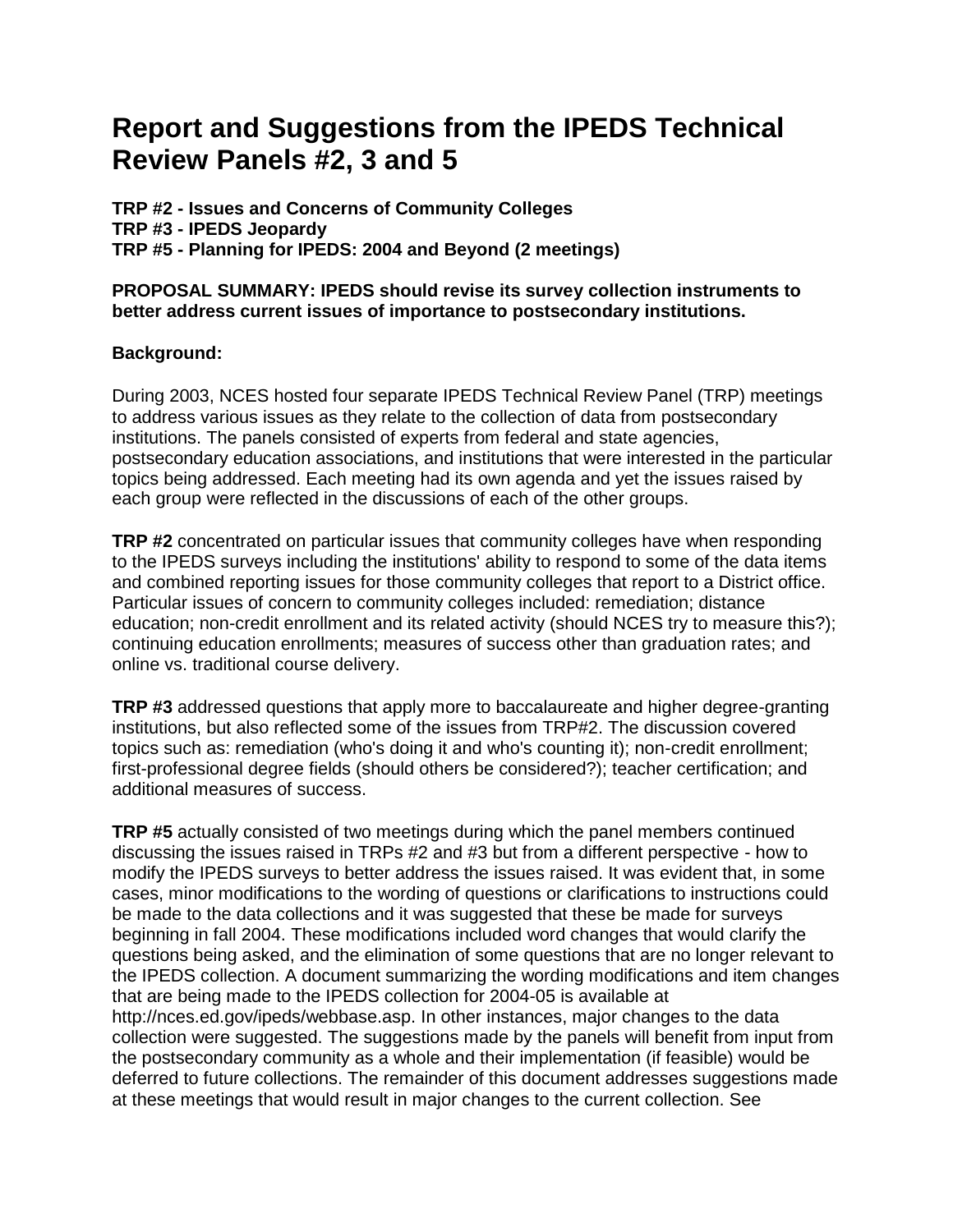http://nces.ed.gov/ipeds/webbase.asp for copies of the current survey instruments. NCES appreciates comments from interested parties. Instructions for how to respond with your comments are included at the end of this document.

# **Summary of suggested changes:**

# *Institutional Characteristics (IC):*

The panel suggested major changes to the questions about accreditation. These included merging the two questions on who accredits the institution: does it hold national, state, or regional accreditation? and is it accredited by one or more of the agencies recognized by the Secretary of Education? The change in the structure of these questions will not change the institution's response; however, the panel also suggested that the institution be encouraged to provide additional accrediting information; that is, whether or not it is accredited by other agencies (not recognized by the Secretary). If NCES allows institutions the ability to report other accrediting agencies, there would need to be some control over what is included on COOL or in the Peer Analysis System (PAS). Should institutions be encouraged to pick from another list or should they be allowed to "write in" the name of the agency? If it is a write-in, then how should these be controlled or edited?

Major changes were also suggested for Part C, which covers admissions requirements and services. There were two different approaches to dealing with admission requirements: one was to eliminate the admissions considerations altogether, the other was to distinguish between entrance requirements and those that are part of the application process. Additionally, we were reminded that some requirements are program specific, and this option would need to be addressed.

When collecting the number of applications, the number of students admitted, and the number enrolled, the panel suggested that NCES specify which time period should be covered, rather than allowing institutions to chose the reporting period. The panel suggested that institutions report on the current year. In addition, we were urged to allow institutions to report totals only if the gender breakout was not available (particularly for applicants).

The collection of SAT and ACT scores is currently limited to instances where 60 percent or more incoming students take the test. The panel suggested that the limitation be lifted and that institutions should report for any students enrolled (that fall) who took a particular test.

The remainder of Part C of the Institutional Characteristics component deals with special opportunities and student services; the panel suggested eliminating most of these questions. The only items they suggested keeping include the following:

- Distance learning opportunities (e-learning)
- ROTC
- Study Abroad
- Weekend/evening college
- Teacher certification questions, and
- Library questions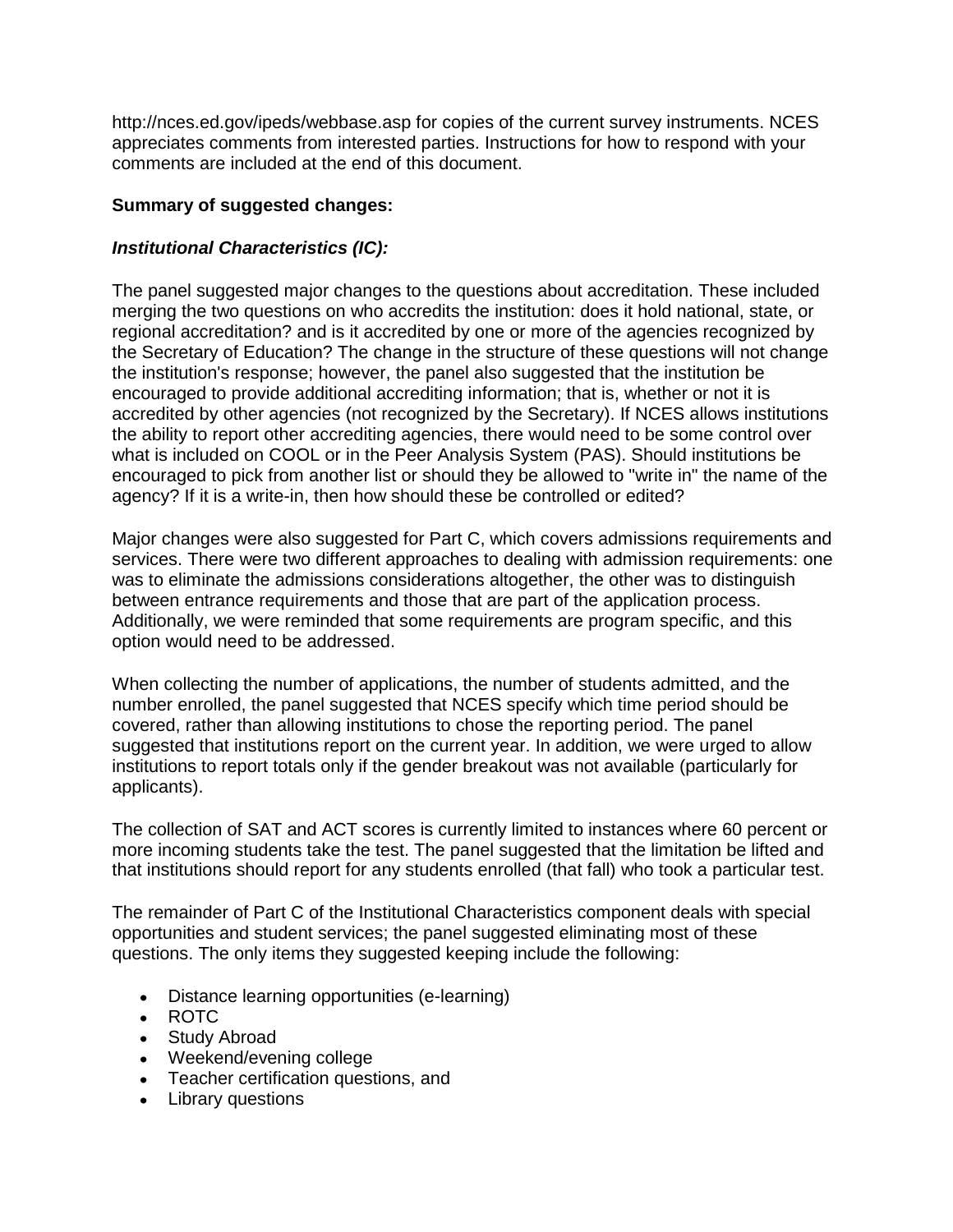The major change to the IC component would be the addition of a question that would request early counts of full- and part-time enrollment by level of student. Since the enrollment component is not due until the spring, there is a considerable delay before any measure of enrollment is available. The fall data would be clearly identified as "early estimates," so there would be no comparisons made to what is reported the following spring.

Preliminary Early Estimate of Fall Enrollment:

| <b>Level of Student</b>                    | <b>Full Time Part Time Total</b> |
|--------------------------------------------|----------------------------------|
| Undergraduate                              | CV <sub>1</sub>                  |
| Graduate                                   | CV2                              |
| First-professional                         | CV3                              |
| Grand total estimated Fall 2005 enrollment | CV3                              |

CV = calculated value. Totals will be summed from the detail provided by the institution.

### *Employees by Assigned Position (EAP) Salaries (SA) Fall Staff (S)*

The three human resources (employee-related) components are being dealt with as a whole. The panel suggested that these three components be merged into one survey with three main parts. Of course, many institutions do not complete Salaries (which is applicable to degree-granting institutions only) or Fall Staff (applicable to institutions with 15 or more full-time employees), thus the survey would be tailored specifically to each institution. Institutions would still be required to complete screening questions to determine the applicability of the various parts of the new (combined) survey, but this is currently done as part of IC and/or the winter surveys anyway.

In general, the panel suggested that the instructions be reviewed to ensure consistency among all parts of these surveys. Other issues of consistency involved reporting of graduate (research/teaching) assistants, postdoctoral students and faculty in general since each of the surveys treats these differently.

Since the EAP component collects data separately for "medical schools" (defined in the survey as those granting the M.D. degree), the TRP addressed the issue of whether dental, osteopathic, veterinary and other such "medical" schools should also be treated separate from the main institution and reported with the medical schools.

The TRP suggested that NCES expand the Salaries component to include tenure status by rank as it did prior to 2001 (at least for 4-year degree-granting institutions). Two-year degree-granting institutions would continue to use the current version of the form. The TRP also discussed adding a separate piece to the Salaries survey for those institutions that cannot provide Fringe Benefits data as currently requested. Either a caveats box would be added or institutions would be required to provide an explanation to the edit error message.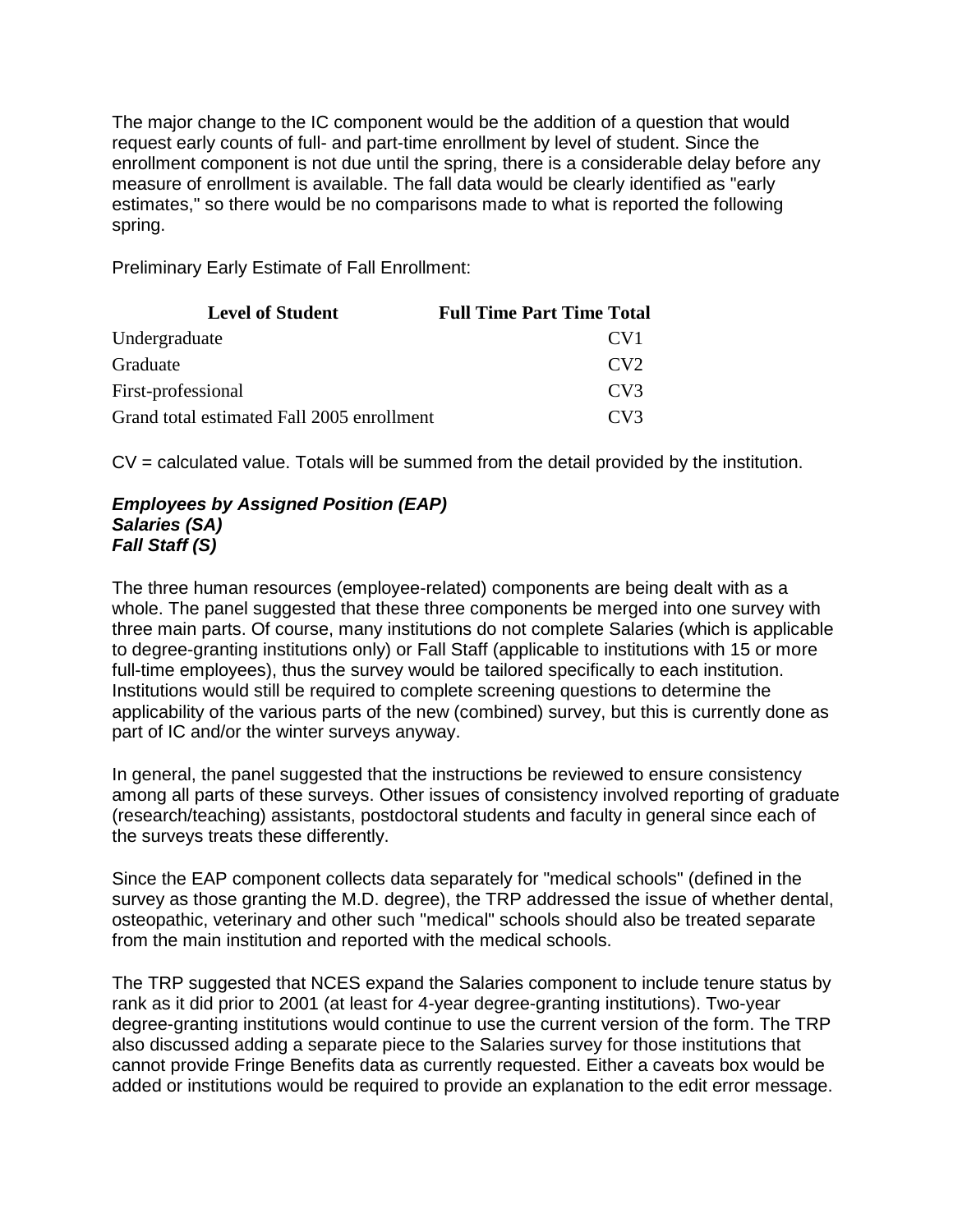# **Enrollment (EF):**

The TRP members that represent 4-year institutions expressed a need for additional data on the number of degree or certificate-seeking students who transfer into the institution at the undergraduate level (both full time and part time) by race/ethnicity and gender. There were some concerns regarding availability of these data and their consistency across institutions.

| <b>Students</b><br>gender | time | Degree/certificate-seeking<br>by r/e and First- Transfers-<br>in | All other<br>degree - Total<br>seeking |                         | Non-<br>seeking | <b>Total</b><br>degree - undergrad<br>students |
|---------------------------|------|------------------------------------------------------------------|----------------------------------------|-------------------------|-----------------|------------------------------------------------|
|                           |      |                                                                  |                                        | $\alpha$ V <sub>1</sub> |                 | $\alpha v$                                     |

CV1 is the sum of first-time + transfers-in + all other degree-seeking students. CV2 is the sum of total degree-seeking students (CV1) + non-degree-seeking students.

The following suggestions were also made:

- That the age data (Part B) continue to be reported by all institutions;
- That the residence of first-time students data (Part C) be collected only from degreegranting institutions; and
- That Part D, which collects information on the Total Entering Class at the undergraduate level, should only pertain to institutions that use a fall cohort for reporting graduation rates and student financial aid (determined through the IC component).

Two other issues were discussed for which there were no immediate suggestions: the need for more information on both distance education and non-credit enrollment activity. These issues were deferred for future TRP discussions.

### *Graduation Rates (GRS):*

Since most of the GRS data that IPEDS collects is mandated under Student Right-to-Know or is an integral part of the Department of Education's Strategic Plan, there is very little that can currently be changed in GRS. The only major change that the panel suggested is that we no longer collect graduation rates by race/ethnicity and gender from less than 2-year institutions and that the proposed data collection matrix not include transfers out since transfer is not normally part of the mission of these institutions.

### **Line No. Total Students**

10 Initial cohort (men+women) 45 Exclusions from the cohort 10A Adjusted cohort CV1 29A Completers within 150% of normal time 49 Balance (noncompleters) CV2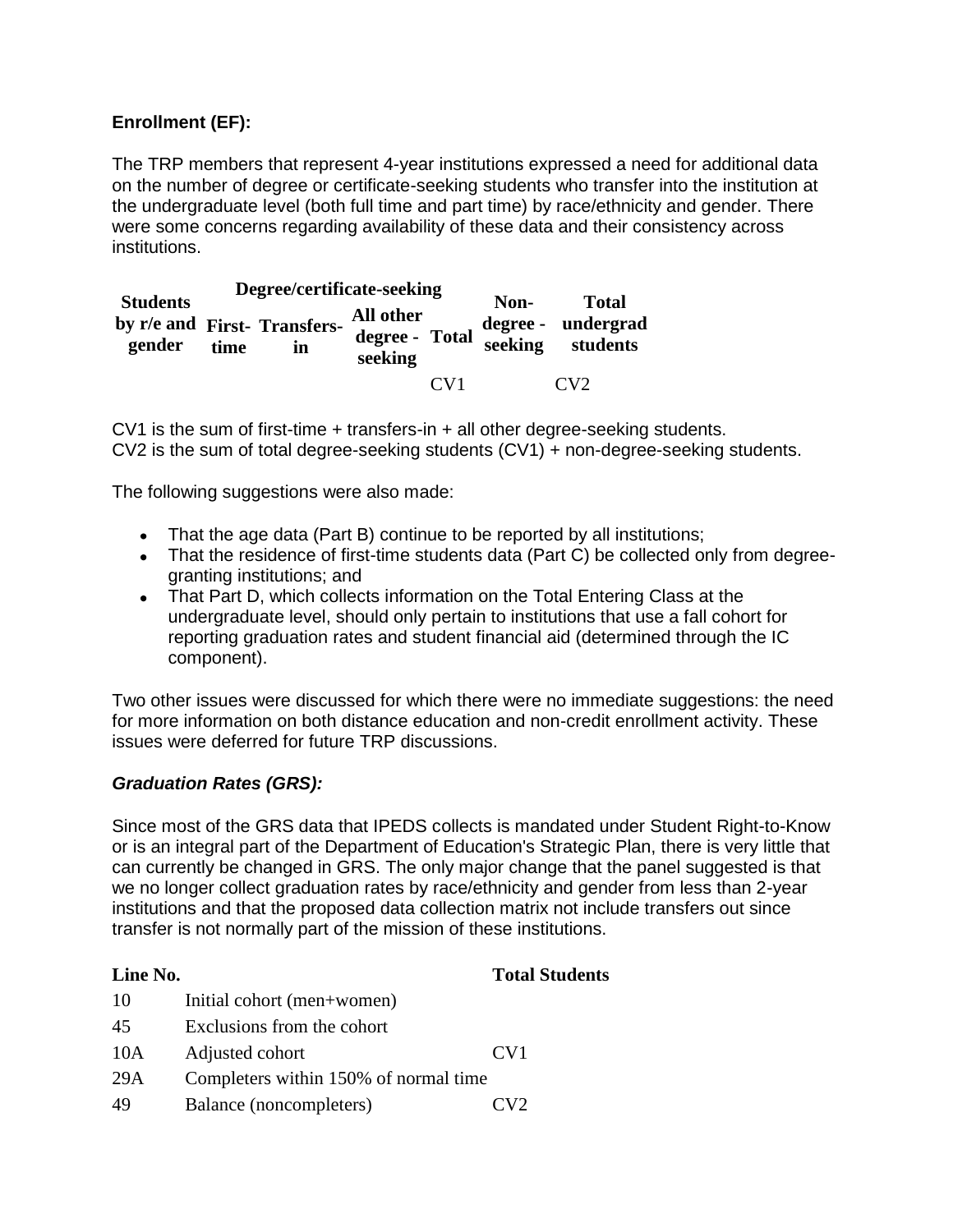Rate Institutional graduation/completion rate CV3

CV1 = Initial cohort minus any allowable exclusions (line 10 - line 45) CV2 = Adjusted cohort minus completers (line 10A - line 29A) CV3 = Completers divided by adjusted cohort (29A/10A)

One additional suggestion was made that would provide context and clarity to the data collected: TRP members wanted a line added to the survey (for all institutions) that would collect the number of students (in the cohort) that were still enrolled as of the status date. This additional information would provide some measure of "academic progression" and was previously collected on the GRS paper form.

# *Finance (F):*

The panel suggested that NCES clarify a few instructions and definitions for the Finance components, primarily the one used by private, for-profit institutions. These will be done for 2004. In addition, they suggested that Parts A and B (Balance Sheet Information and Statement of Changes in Equity) should no longer be required of private for-profit institutions. The only other request was to make the Finance survey available to respondents in the Winter collection AND in the Spring collection (same as Enrollment).

# *Completions (C):*

There were no suggestions for changes or clarifications to the Completions data collection.

### *Institutional Price (on IC)*

### *Student Financial Aid (SFA)*

**Although the panel discussed both of these areas in detail, NCES will defer any suggestions for change to the Technical Review Panel later this spring.**

### **Implications for IPEDS:**

- **1. Group 1 consists of minor word changes that would clarify questions and/or instructions on the current surveys and the elimination of questions that are no longer relevant to the IPEDS collections. These are summarized athttp://nces.ed.gov/ipeds/whatsnew.asp; see IPEDS 2004-05 Data Collection Changes and Clarifications.**
- **2. Group 2 are the suggestions included in this document. They have more of an impact on data collection and institutional burden and NCES requests input from the postsecondary education community before making a final decision on their implementation.**
- **3. Group 3 are those that require more study and will be the subject of future TRP meetings.**

**Comments:**